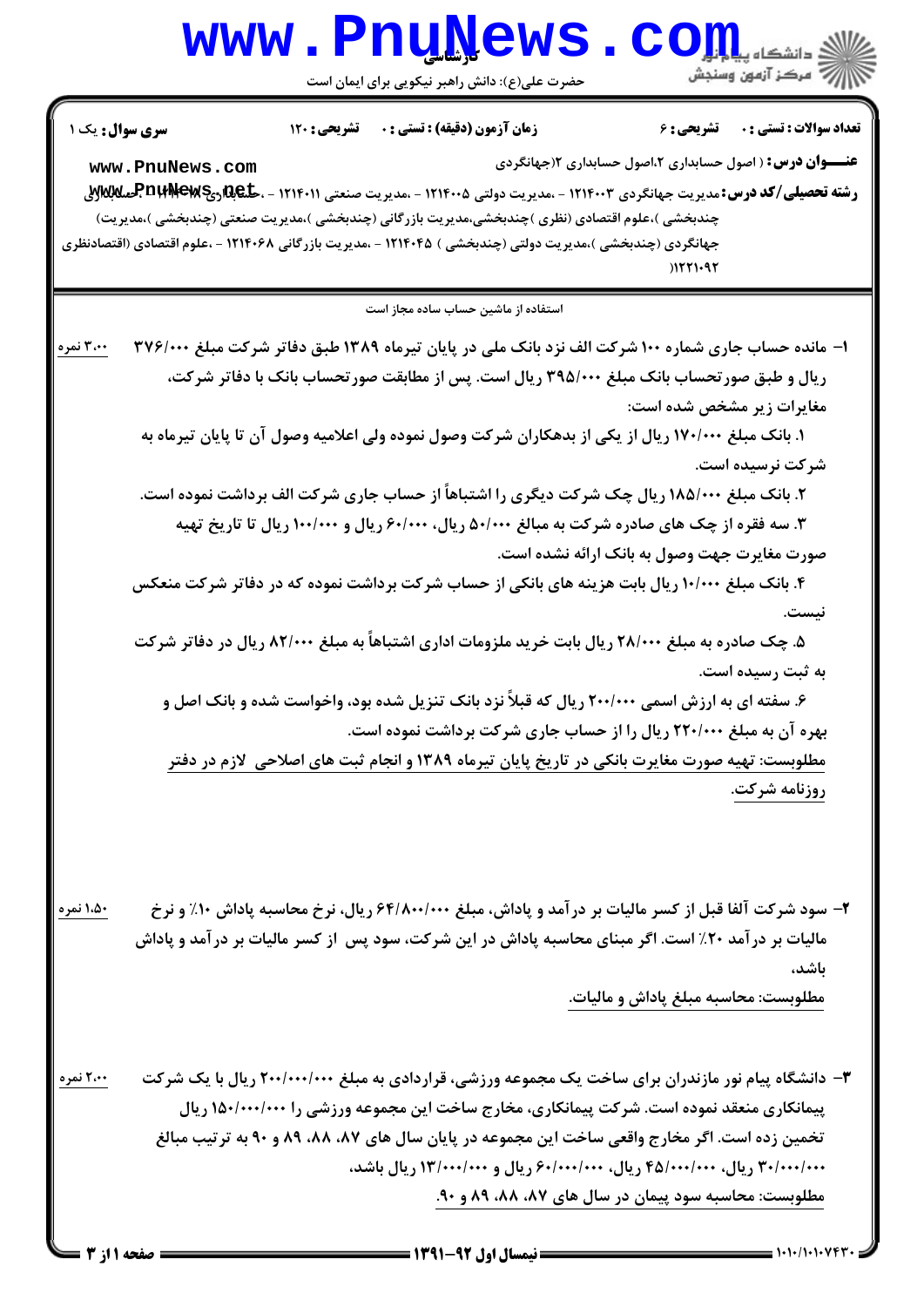## **www.PnuNews.com** ||// مرکز آزمون وسنجش حضرت علی(ع): دانش راهبر نیکویی برای ایمان است **سری سوال :** ۱ یک **زمان آزمون (دقیقه) : تستی : . ۔ ۔ تشریحی: 120 تعداد سوالات : تستي : . \_ \_ تشريحي : 6 عنـــوان درس:** اصول حسابداری ۲،اصول حسابداری ۲(جهانگردی ) www.PnuNews.com **رشته تحصیلی/کد درس: مدیریت جهانگردی ۱۲۱۴۰۰۳ - ،مدیریت دولتی ۱۲۱۴۰۰۵ - ،مدیریت صنعتی ۱۲۱۴۰۱۱ - ،حا@RAR برPD بهRسی ARR** (چندبخشی )،علوم اقتصادی (نظری )چندبخشی،مدیریت بازرگانی (چندبخشی )،مدیریت صنعتی (چندبخشی )،مدیریت جهانگردی (چندبخشی )،مدیریت دولتی (چندبخشی ) ۱۲۱۴۰۴۵ - ،مدیریت بازرگانی ۱۲۱۴۰۶۸ - ،علوم اقتصادی (اقتصادنظری  $1551.977$

۳،۵۰ نم<mark>ره</mark> ۴- ترازنامه شرکت تضامنی حسن و حسین که به نسبت ۲ و ۳ در سود و زیان سهیم هستند در تاریخ ۳۰ مهرماه ۱۳۸۹ به شرح زیر است: شرکت تضامنی حسن و حسین ترازنامه در تاریخ ۳۰ مهر ۱۳۸۹ حساب های پرداختنی ۴۲۵/۰۰۰ وحه نقد  $\Delta\Delta$  .  $\cdots$  $F\cdots$ حساب های دریافتنی ذخيره مطالبات مشكوك (٢٥/٠٠٠) الوصول سرمايه شركاء:  $\mathbf{r} \mathbf{v} \mathbf{w}$ ارزش خالص بازيافتنى  $1/\Upsilon$  ... سرمايه حسن  $1/.../...$ موجودي كالا  $1/9 \cdots$ سرمايه حسين  $\mathbf{Y}$ /.../... ساختمان  $\mathbf{r}/\mathbf{1}$ ... جمع سرمايه شركاء استهلاک انباشته ساختمان (۴۰۰/۰۰۰)  $1/8...$ ارزش دفتري ساختمان جمع بدهی و سرمایه ٣/٥٢٥/٠٠٠  $T/\Delta T\Delta/\cdots$ جمع دارایی ها

> در این تاریخ، شرکا تصمیم به انحلال شرکت گرفتند. در جریان تصفیه، عملیات زیر انجام شده است: ۱. مبلغ ۳۵۰/۰۰۰ ریال از مطالبات وصول شد و مابقی لاوصول تلقی شد. ۲. موجودی کالا به مبلغ ۱/۰۵۰/۰۰۰ ریال به فروش رسید. ۳. ساختمان به مبلغ ۱/۵۰۰/۰۰۰ ریال به حسین واگذار گردید. ۴. بدهی شرکت پرداخت گردید. مطلوبست: انجام کلیه ثبت های لازم در دفتر روزنامه جهت انحلال.

۲،۵۰ نمره ۵- سرمایه شرکت دنا متشکل از ۴۰۰۰ سهم ممتاز ۱۰٪ ۲۰۰۰ ریالی و ۱۰/۰۰۰ سهم عادی ۱۰۰۰ ریالی است. شرکت دنا در سال ۱۳۸۷ سودی بین سهامداران خود توزیع نکرده است. اگر سود قابل تقسیم شرکت در سال ۱۳۸۸ مبلغ ۵/۴۰۰/۰۰۰ ریال باشد و سهام ممتاز شرکت نیز از نوع بدون سودانباشته (غیر جمع شونده) و با حق مشارکت کامل در کل سود باشد، مطلوبست: محاسبه سود سهامداران ممتاز و عادی از سود شرکت.